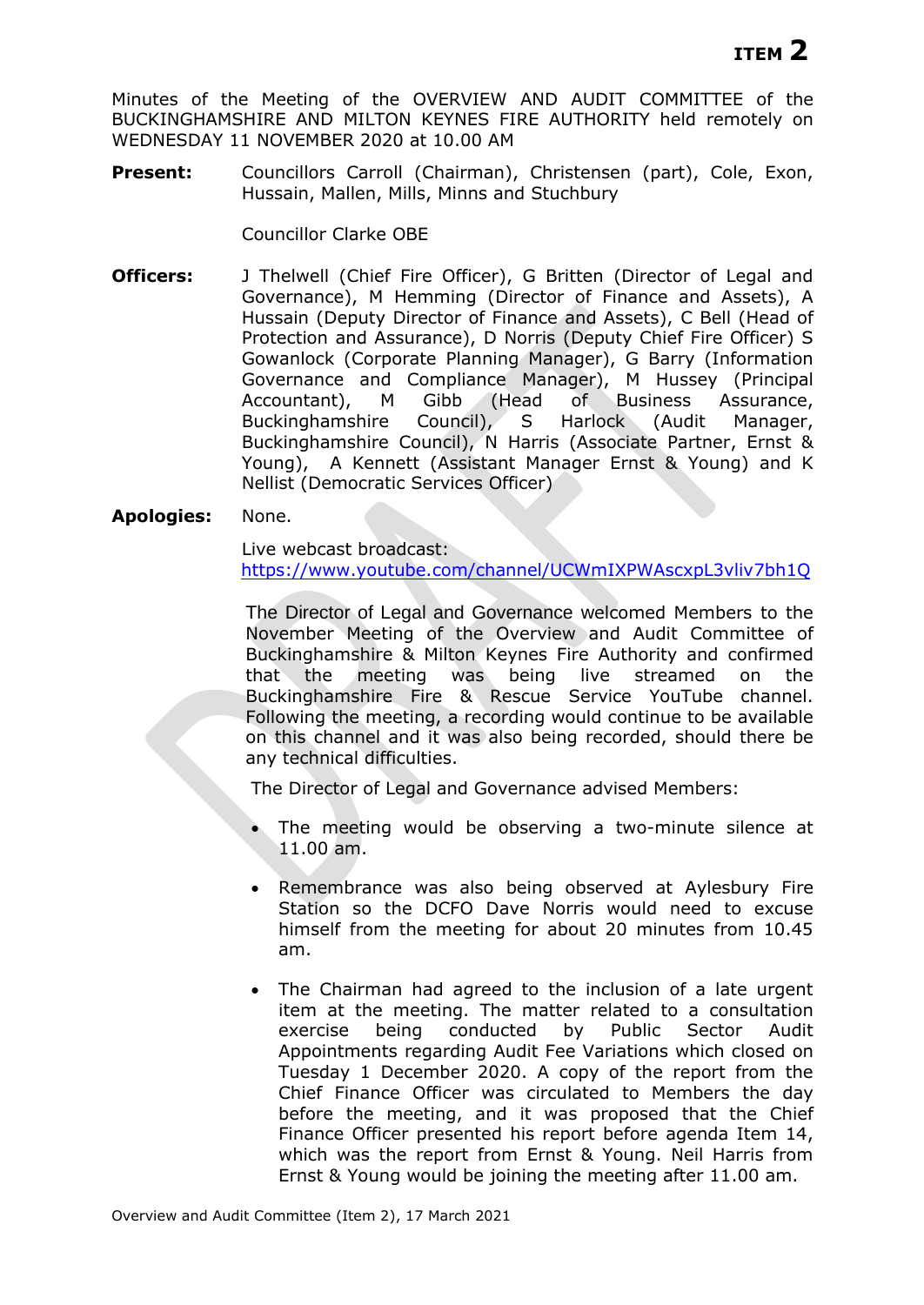• During the preparation for this meeting, a range of matters had come to light regarding agenda Item 10, the Equal Pay Audit, which needed further analysis before being brought to a future meeting. The Officer had withdrawn the paper.

# **OA20 MINUTES**

RESOLVED –

That the Minutes of the meeting of the Overview and Audit Committee held on Wednesday 22 July 2020, be approved and signed by the Chairman as a correct record.

# **OA21 RIPA POLICY (MINUTE OA39 – 090316)**

RESOLVED –

To note that there had been no covert surveillance conducted by officers since the last meeting of the Committee.

# **OA22 INTERNAL AUDIT REPORTS**

# **a) Update on Progress of Audit Recommendations**

The Audit Manager advised that the purpose of this report was to update Members on the progress of the implementation of audit recommendations. The internal audit team had continued to monitor progress on all outstanding actions, at present there were four audit actions being reported as overdue, these related to fleet management, property management, project management (Blue Light Hub) and Stores. This information was for Members to note the actions that had not yet been implemented to date, but there were no undue concerns.

# RESOLVED -

That the progress on implementation of recommendations be noted.

# **b) Update on Progress of the Annual Audit Plan**

The Audit Manager advised that the purpose of this report was to update Members on the progress of the annual Internal Audit Plan. Work had progressed according to the 2020/21 plan, and regular discussions had been held with the Director of Finance and Assets to monitor progress. The Core Financial Controls audit was currently at the planning stage and field work would commence in December. Terms of reference for the GDPR, Resource Management System and Asset Management System had been agreed and fieldwork would commence in November for all three audits. The final reports would be presented to Members at the next Overview and Audit Committee meeting.

### RESOLVED –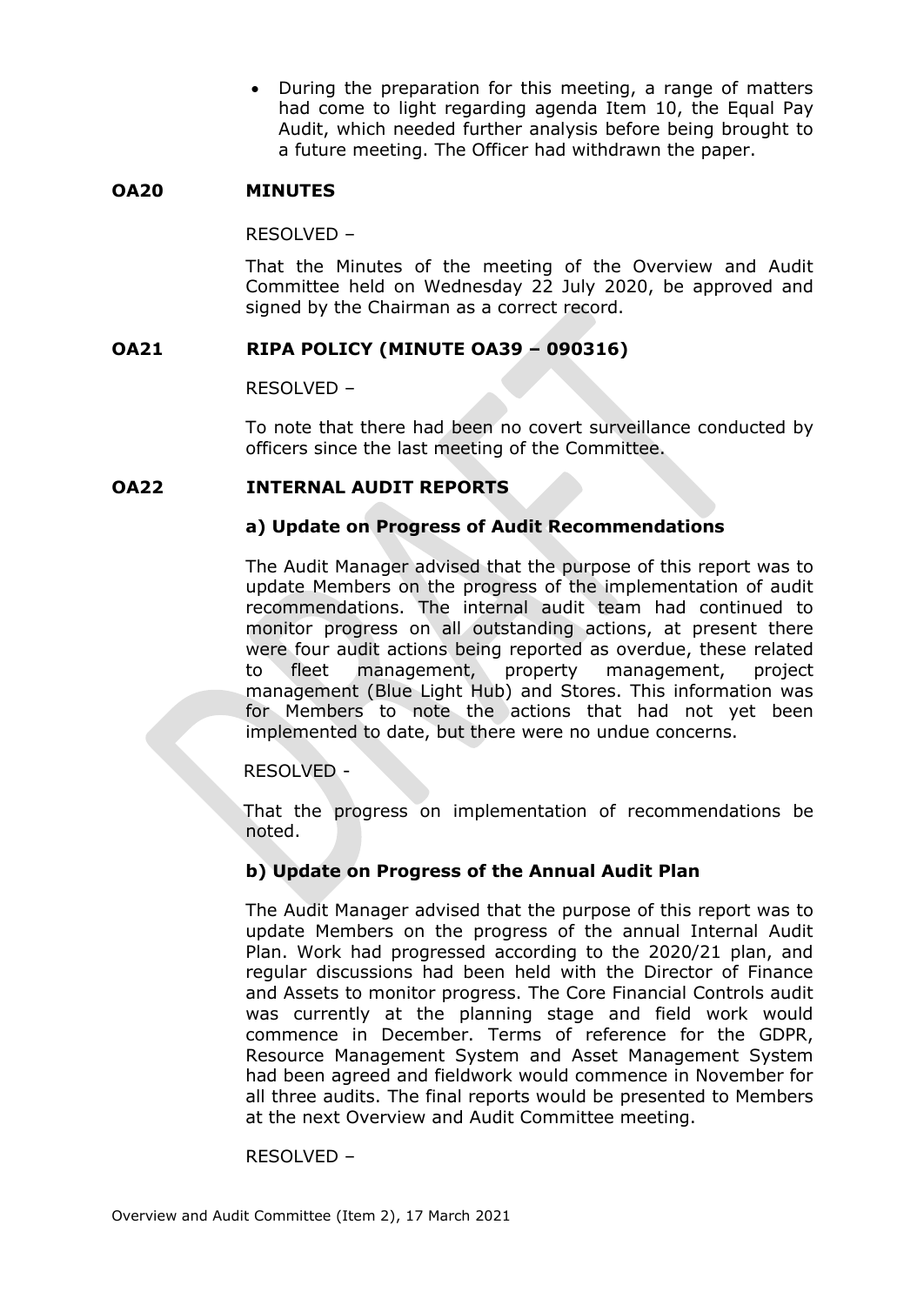That Members note the progress on the Annual Internal Audit Plan.

## **OA23 LOCAL GOVERNMENT ETHICAL STANDARDS BEST PRACTICE RECOMMENDATIONS**

Councillor Clarke OBE introduced the report and highlighted to Members one of the recommendations made by the Committee on Standards in Public Life about the desirability of having at least two Independent Persons available to the Authority. The Authority currently had access to a pool of four Independent Persons as a result of a collaborative arrangement put in place in 2016 between the Authority and the councils of Milton Keynes, Central Bedfordshire and Luton Borough. As their term of appointment was due to expire this year, recruitment had been undertaken by officers at Milton Keynes Council and this had created a pool of six new Independent Persons including some, who as well as being appointed by Milton Keynes Council were also appointed by Buckinghamshire Council.

The Authority would receive a report at its next meeting in December with recommendations that it utilised this new pool of Independent Persons.

The Director of Legal and Governance advised Members that the genesis for this report was the letter to the Chief Executives of all local authorities published in July 2020 from the Committee on Standards in Public Life about its report on Local Government Ethical Standards which it published in January 2019. The report made 26 recommendations mostly aimed at government requesting changes to legislation; and one aimed at the Local Government Association (LGA) to create a new model draft Code of Conduct after consultation with councils. The LGA had stated that it was due to report on its final model Code of Conduct later this calendar year.

The Director of Legal and Governance advised Members that the Committee on Standards in Public Life report also included 15 Best Practice recommendations which, as its July letter stated, it would expect all Local Authorities to implement. In its letter, the Committee on Standards in Public Life stated that it would be writing to Local Authorities again in the Autumn to ascertain progress against its 15 Best Practice recommendations.

An audit was undertaken of the current arrangements, benchmarked against the 13 recommendations applicable to combined fire and rescue authorities. There was nothing in the findings which gave cause for concern, however, there were some aspects of the recommendations which the Committee should recommend to the Authority to agree.

The first substantive Recommendation to the Authority was that it should agree to the Code of Conduct being reviewed on an annual basis in line with the Committee on Standards in Public Life's recommendations, but that this should wait until 2021/22 so as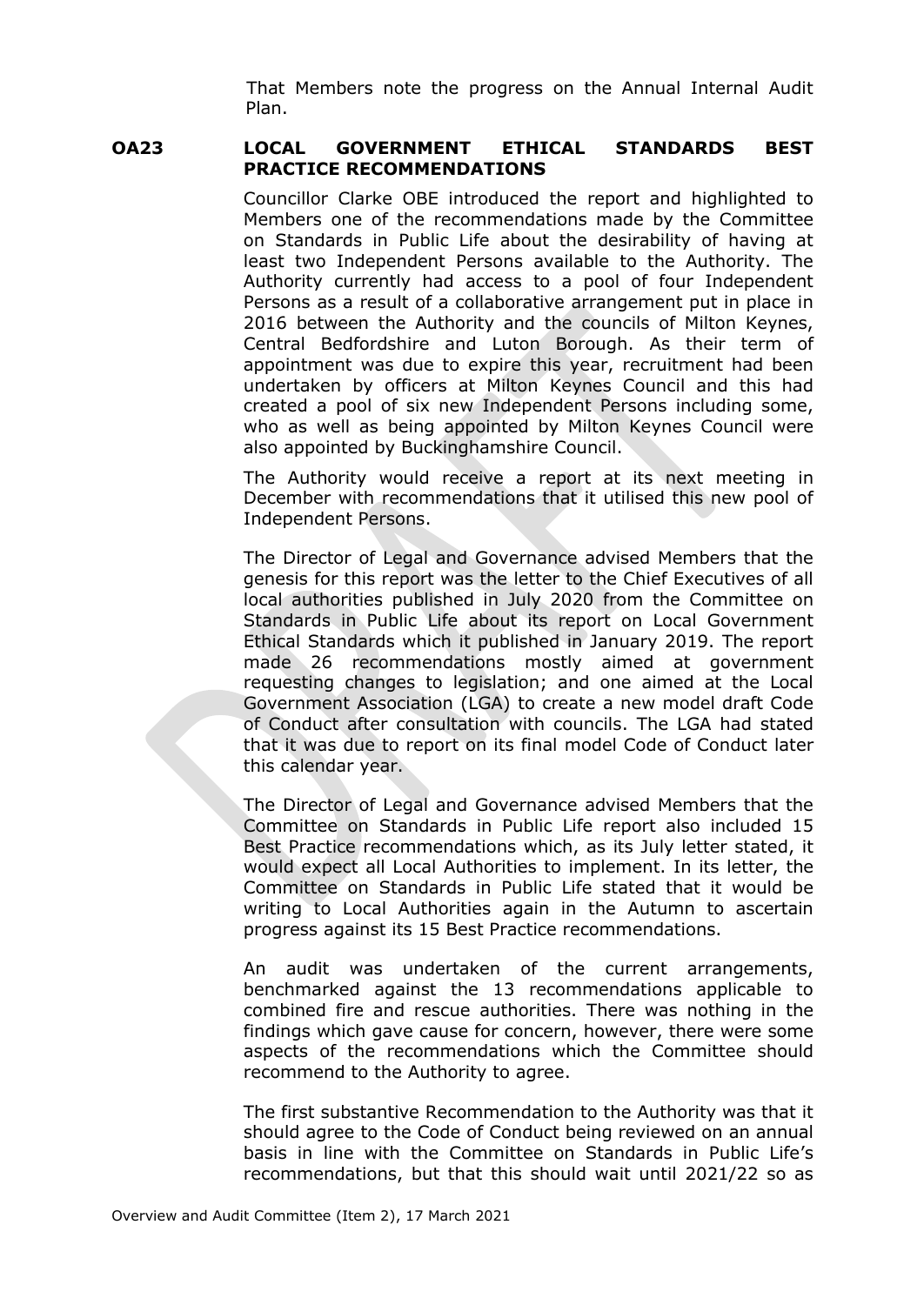not to pre-empt the content on the new model LGA Code of Conduct. Therefore, the outcome of the LGA's consultation on its draft Code of Conduct should be considered when this Authority's review was undertaken.

The Director of Legal and Governance advised Members that when the Code of Conduct was reviewed, the prohibition on 'harassment' be added to the prohibition of bullying; and that definitions and examples of both bullying and of harassment be included.

RESOLVED –

That the Authority be recommended to:

- 1. note the benchmarking report (Annex A) regarding the 15 Best Practice Recommendations in the CSPL's Local Government Ethical Standards Report;
- 2. approve that:
	- (a) the Code of Conduct is reviewed on an annual basis commencing 2020/21; and where possible taking into account the views of the public, community organisations, and neighbouring and appointing authorities;
	- (b) in any review of the Code of Conduct:
		- i. the outcome of the LGA's consultation on its draft Code of Conduct be taken into account;
		- ii. the prohibition on 'harassment' be added to the prohibition on bullying;
		- iii. definitions and examples of both bullying and of harassment be included; and
		- iv. the requirement on Members to comply with any formal standards investigation be included.
	- (c) the 'Procedure for the handling of allegations under the Code of Conduct against Members of the Buckinghamshire and Milton Keynes Fire Authority' be amended to include a non-exhaustive list of public interest factors which will be taken into account at the filtering stage of a complaint.

 A Member asked a question regarding the Independent Persons and was advised that the Independent Persons would not be coopted onto the Authority, they would be separate and would not be bound by the Members Code of Conduct like Members of the Authority. The Independent Persons had provided their credentials which were vetted by Milton Keynes Council and the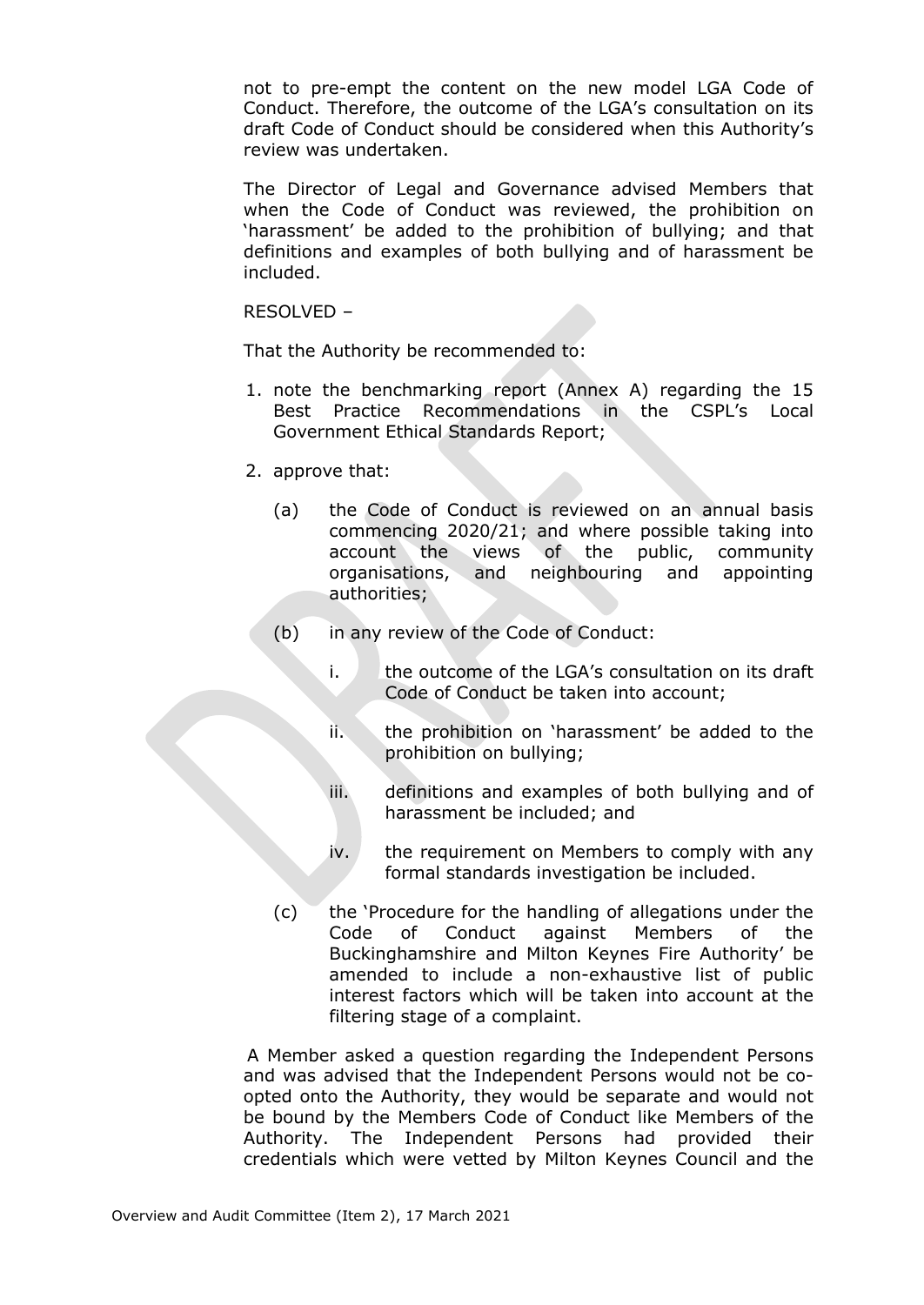proposal was that at the December Fire Authority meeting, to include a short pen profile of these individuals.

# **OA24 CORPORATE RISK MANAGEMENT**

The Corporate Planning Manager advised Members that in the executive summary of the report, there was more information on the sources drawn upon to identify, evaluate and manage risks that had the potential to disrupt operations, as well as affect the public and communities in Buckinghamshire. In particular, the engagement with the Thames Valley Local Resilience Forum (TVLRF) and the linkages it provided to central government. Obviously, it was not an exhaustive list and the Authority drew on a wide range of other sources. However, it was particularly valuable at a time like this when the Authority was dealing with several very live and fast evolving situations, notably in relation to Covid and also the transition out of the post-EU interim exit arrangements.

The Corporate Planning Manager advised Members that there had been quite a lot of movement across the range of risks displayed on the risk map at Annex A and detailed in the risk register itself at Annex C. With regard to the five risks included in the Corporate Risk Register, updates were as follows:

- Staff availability particularly in relation to mitigating the risk arising from the recent McCloud/Sargeant pensions case ruling and the potential for a consequential increase in early retirements. Concerning the more immediate risk arising from the potential impact of Covid, whilst there had been an increase in Covid related sickness absence nationally amongst fire and rescue services, locally, the resourcing position had remained stable. This was, at least in part, a function of the measures taken to reduce the risk of infection within workplaces and when staff were out in the community responding to emergencies and undertaking other safety related work. All the Authority premises now had 'Covid-19 Secure' status.
- Funding and savings requirements the government had, in the context of the economic uncertainties, decided to limit the impending Spending Review to one year only, rather than the three that had been initially expected. Obviously, this had implications for the Authority's medium-term financial planning. The Finance Team had prepared some future scenarios which ranged across optimistic, neutral, pessimistic and reasonable worst case. These were included in the Financial Strategy paper that would be presented to the Executive Committee on 18 November 2020.
- Information security there was more specific reference to risks associated with internal information management as well as those originating from external sources. Regarding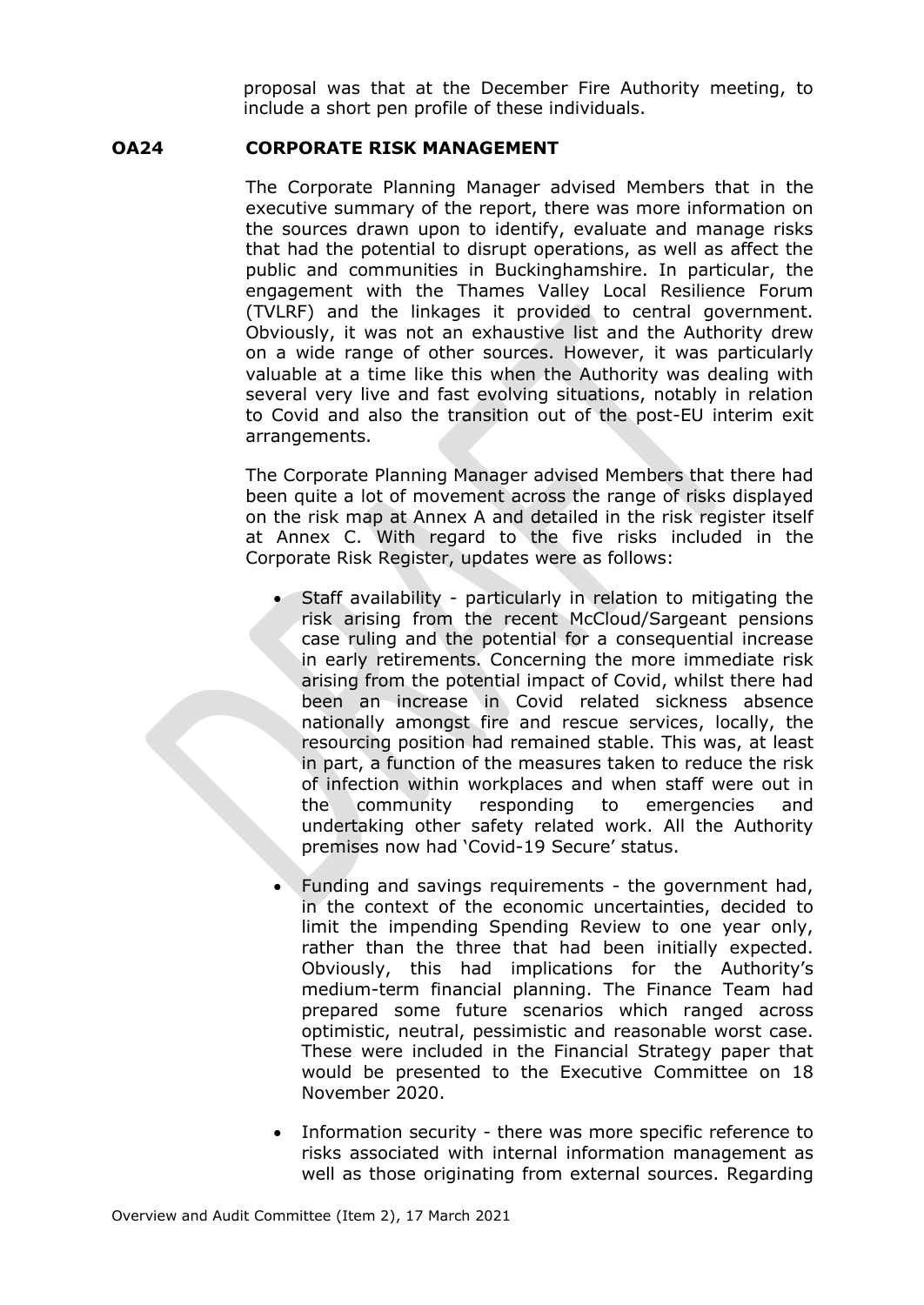the latter, this remained a clear and present danger for all legitimate organisations including the fire and rescue and local government sectors. Members may have seen in the media that Hackney Council was subject to a serious cyber-attack in the latter half of October which paralysed many of its systems. The UK National Cyber Security Centre (NCSC) was currently investigating the attack.

- Potential for disruption to operations as the transitional arrangements with the EU expire at the end of the year, and if no formal agreement had been reached on future relations including trade, potential impacts could be seen on the strategic road network, fuel distribution and GDPR. These areas were being monitored very closely including locally via the TVLRF and nationally through the National Fire Chiefs Council (NFCC).
- Covid related risks Members would have seen that the Service had secured priority testing for up to 17 symptomatic frontline operational staff on a daily basis. Also, in relation to the potential for seasonal influenza, there had been a very good take-up on the free flu vaccination for all staff.

A Member asked how often members of staff would get tested for Covid-19 and was advised that they would only be tested if they were symptomatic.

A Member asked about the government decision to limit the upcoming spending review to one year and what impact this would have on the Authority and was advised that a Director of Finance from another fire authority had been seconded into the Home Office to work on preparing a submission to the Treasury as part of the comprehensive spending review. The individual worked closely with senior sector users, representatives from across various fire authorities to make representation to the Treasury on a number of items where the sector needed either additional funding or to maintain existing funding, one of which was around the pensions uncertainty.

A Member asked if all local MPs were aware of this issue and was advised by the Chief Fire Officer that along with the Chairman, they continued to lobby MPs directly and through HMICFRS in terms of the inspection process and in terms of future funding. The Authority also continued to lobby through the National Fire Chiefs Council supporting any interventions they were currently undertaking. Also, the process of consulting other authorities and getting them on board with the same message was ongoing.

A Member asked a question regarding precept flexibility and was advised that as part of the HMI review of all fire services, it found that some services were better funded than others. As part of the submission alluded to earlier on the comprehensive spending review, it stated that the only way to resolve the issue of funding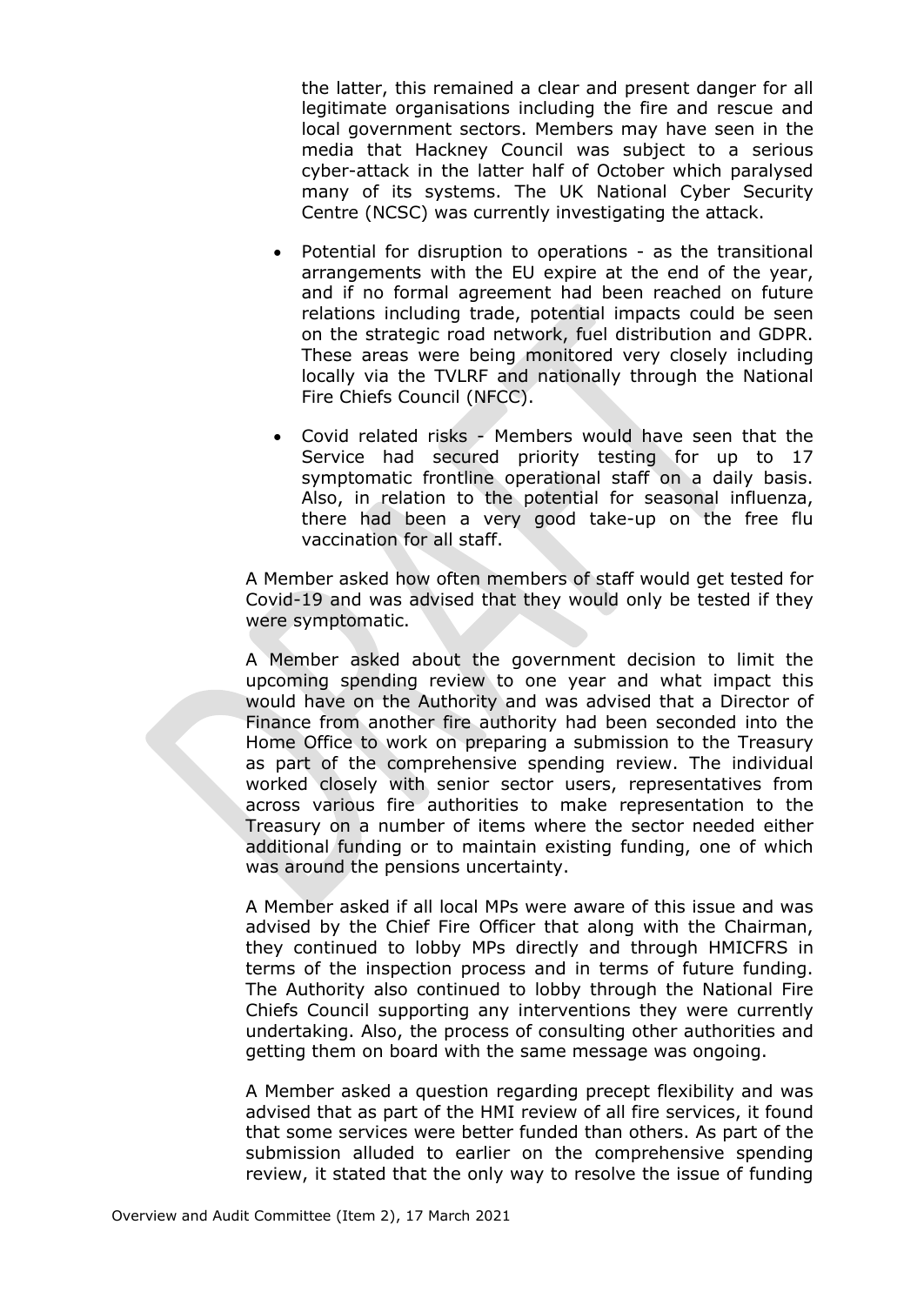discrepancies was through increased precept flexibility. It was foremost in the Authority's submission to the Treasury, but the Authority wouldn't know the decision until it got its provisional settlement which was likely to be towards the end of December.

### RESOLVED –

- 1. The status report on identified corporate risks at Annex C be reviewed and approved.
- 2. Comments be provided to officers for consideration and attention in future updates/reports.

# **OA25 CHANGES TO THE INVESTIGATORY POWERS ACT 2016**

The Information Governance and Compliance Manager advised Members that the purpose of the report was to advise of a legislative change which came into force in July 2020. It was to remove fire and rescue authorities as the relevant authorities for the purpose of the Investigatory Powers Act 2016. What it meant was that the Authority used to be able to apply, if it so desired, to get information on phones and the interception of communications data. The Authority had never used these powers and the National Fire Chiefs Council had lobbied to have the powers removed and this had led to the change in legislation. Members were asked to note that these powers were still in place with partner organisations such as the police and ambulance service. The Police had far greater powers than the Authority, and the Authority would be able to call on them for assistance if/when required.

A Member asked why the National Fire Chiefs Council wanted to hand back this power and was advised that fire and rescue authorities did still have sufficient powers, albeit under a different legislative framework.

RESOLVED –

That the report is noted.

# **OA26 OPERATIONAL ASSURANCE IMPROVEMENT PLAN**

The Head of Protection and Assurance gave the Committee an update on the progress that had been made on the Operational Assurance Improvement activities. There was a dedicated Operational Assurance team that formed part of the Operational Training Department. The Operational Assurance team were responsible for, amongst other things, attending, monitoring and reviewing incidents and debriefs. However, more recently they had broadened their involvement in other events outside of just the operational environment. The team oversee and report quarterly on the Operational Assurance Improvement Plan (OAIP) to the Operational Improvement Group. The OAIP was a dynamic document, used to enhance the ability to capture, scrutinise and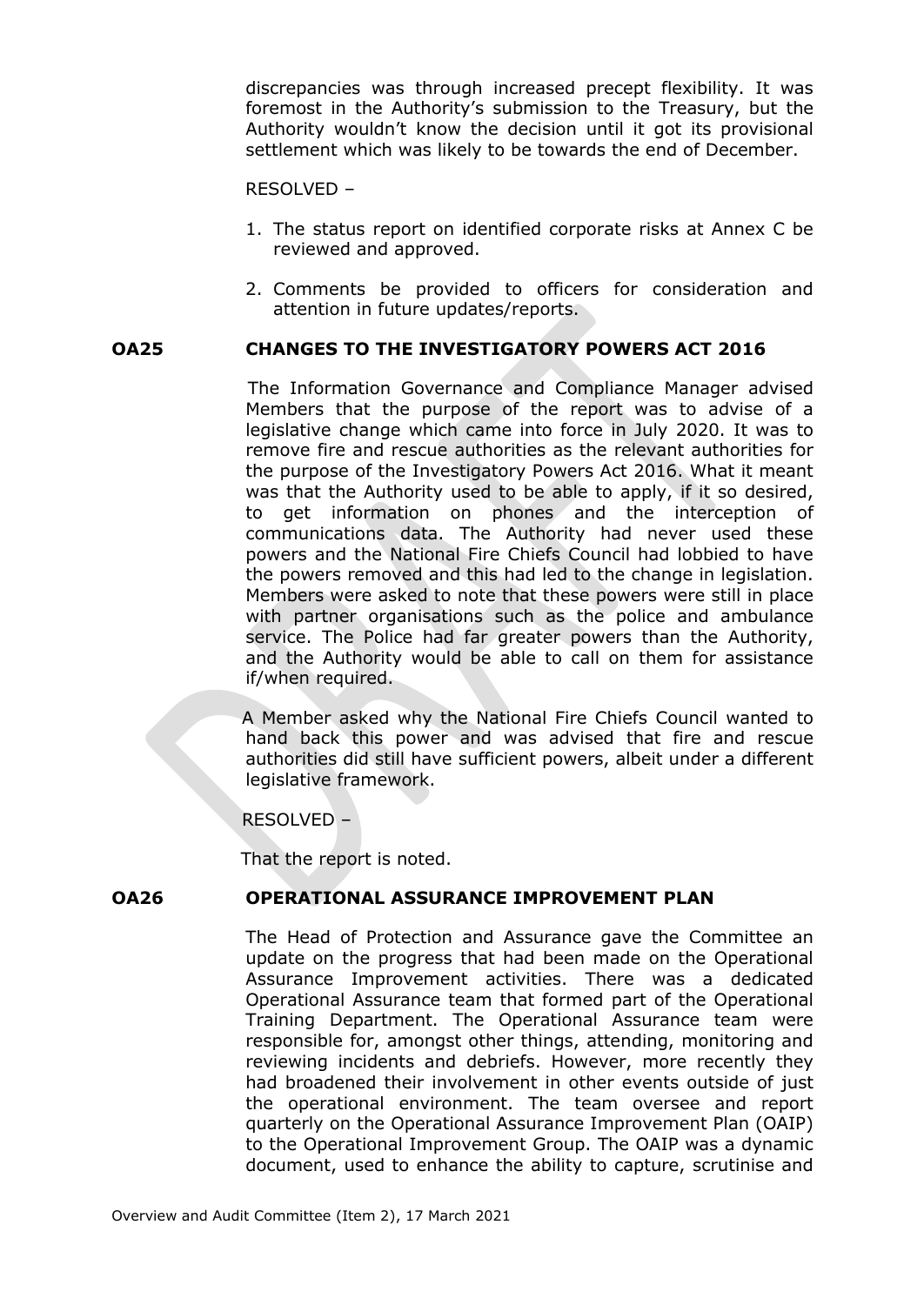identify any operational learning originating from a variety of events. This approach had better enabled the Service to effectively identify emerging issues and then implement practical and corrective solutions, in order to enhance its performance. Members may recall that in 2018 the Authority contracted the services of Operational Assurance Limited (OAL), as part of its independent assurance process.

These arrangements concluded at the end of August 2020 in line with the agreement. This agreement enabled the service's risk critical operations to be subject to regular independent scrutiny, thereby strengthening the Authority's ability to deliver the best possible public service and improve the safety of firefighters by improving performance at incidents; coping with future changes in the operational environment and driving development and innovation.

The most recent operational review undertaken by OAL, during November 2019, made 14 recommendations. These were presented to members of the Operational Assurance Group (OAG), to determine how these would be captured within the OAIP. One recommendation had not been adopted as there was very little evidence to back it up. The other 13 recommendations now form actions on the OAIP and had been assigned lead officers to progress, many of which had now been completed.

The Head of Protection and Assurance advised Members that looking forward, the Service was progressing with an improvement plan on how it captured operational debrief information through moving to an electronic Active Monitoring System. This would be subject to a full evaluation over the next six months before making any decision to roll it out further.

The Head of Protection and Assurance advised Members that as mentioned earlier, the role of the OAT had been broadened and in August this year, they carried out a Service wide staff survey on the response to Covid. 164 staff responded, which was grouped into three categories:

Communication - There was a single area on the Intranet for Pandemic related communication.

Safer Working - Improved signage around the sites reminding everyone of the part they play. Increasing hand sanitiser stations. Desks moved apart allowing people to work safely. Providing facemasks for operational staff to wear when on appliances. Carrying out site audits to identify areas of compliance/improvement and achieve 'Covid Secure' status.

Technology - Supporting the use of the Test and Trace app across the Service. Investigating how Microsoft Teams and webcams can be provided to stations to support distance learning and facilitate team meetings from across the organisation. Broadcasting Fire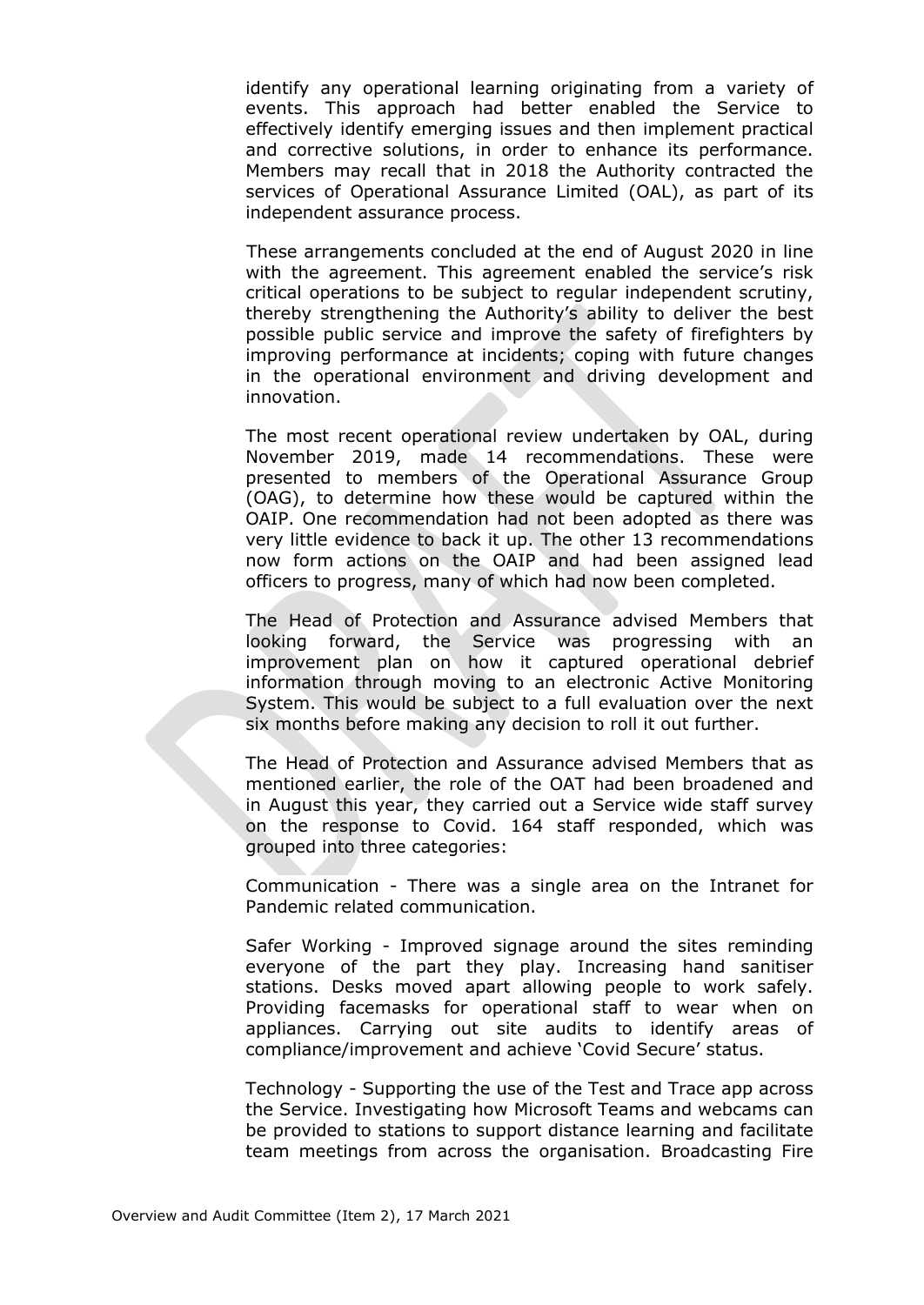Authority meetings via YouTube, allowing more people to 'attend' and see what takes place.

Feedback - Remuneration for increased costs incurred by those working from home. There was a great deal to be proud about in relation to the Service's response to the pandemic. There was no doubt the Service had a positive impact on its communities. The support and level of service maintained and provided was commendable. The intention was to carry out another staff survey in the New Year.

(A two minutes' silence was observed for Remembrance Day).

# **OA27 LATE URGENT ITEM – AUDIT FEE VARIATIONS CONSULTATIONS**

The Director of Finance and Assets thanked the Chairman for taking this Late Urgent Item and apologised to Members for the short notice, but the consultation deadline was the beginning of December 2020 and it was felt that Members of the Overview and Audit Committee should have the opportunity to discuss this as it related to Audit fees. This report detailed the Authority's provisional response to the consultation on proposed new arrangements for determining fee variations for local audits of opted-in bodies from audits of 2020/21 accounts onwards.

The Director of Finance and Assets advised Members that the current fee variations process required the auditor to discuss all proposed variations with the audited body before submitting them to Public Sector Audit Appointments Limited (PSAA) for determination. Feedback from both auditors and audited bodies frequently referred to the practical challenges, and limited value, of local discussions about proposed variations which related to those factors affecting most or all audited bodies. PSAA were therefore proposing a new approach, based on two types of variation. National variations required for changes that related to the conduct of all or most audits, such as changes to the auditing and accounting codes, standards and regulatory requirements, and where a standard cost could be reasonably estimated; and local variations, required for issues that related to local factors arising from the conduct of a particular audit, such as the additional audit work required if accounts reflected complex transactions that were not built into the scale fee, or where working papers were poorly prepared, or for work relating to an auditor's statutory responsibilities such as objections, statutory recommendations or public interest reports.

A Member asked if that meant there would be an increase in the audit fee and was advised that this consultation was purely around the process for agreeing fees, rather than setting out the level of fees. However, there had been a proposed fee increase for the 2019/20 audit, which was within the financial implications. The scale fee as assessed by PSAA was £24,162k, however, the proposed fee E&Y had put forward was £46,358k, which was a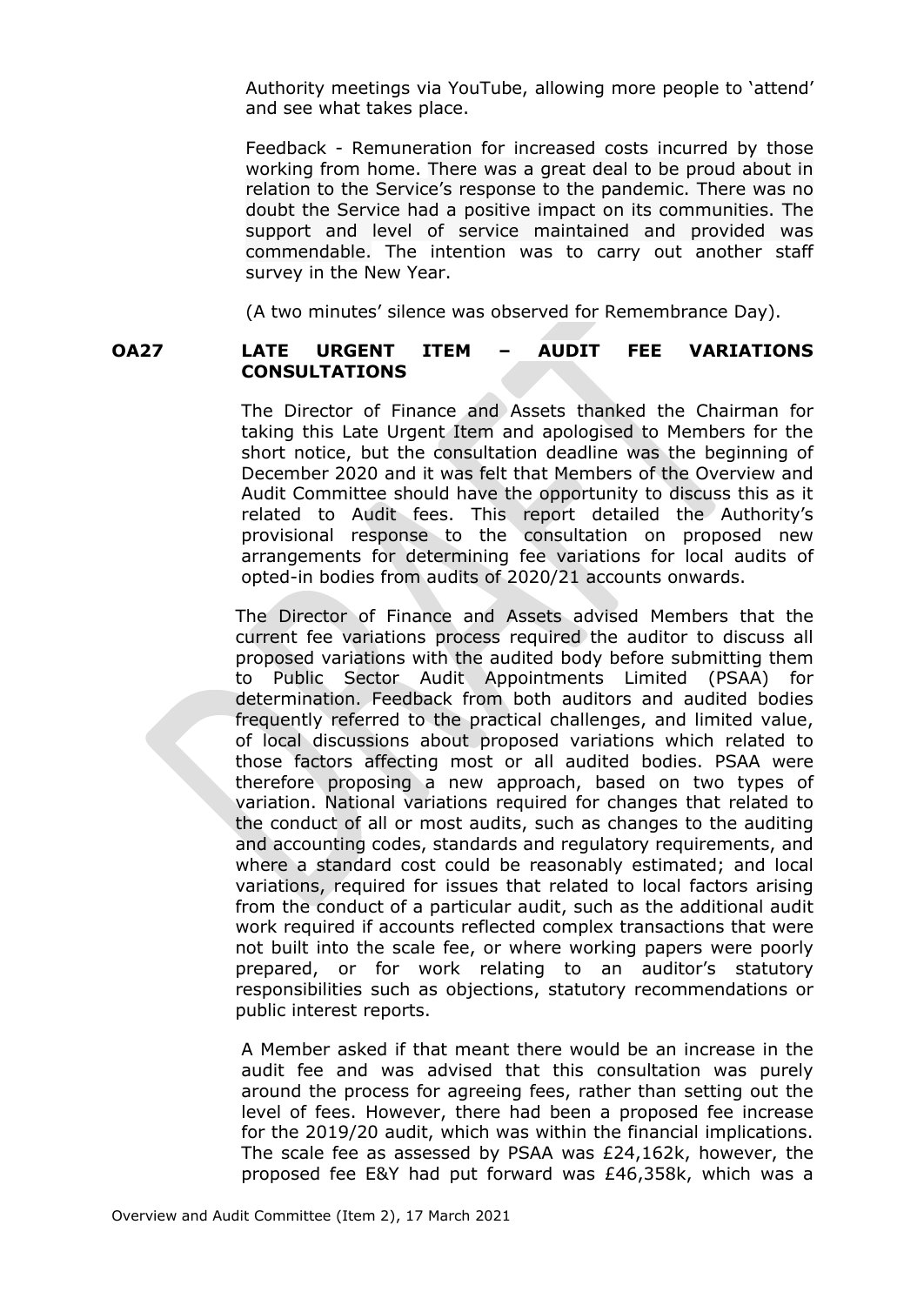substantial increase. This would be dealt with under the current process, which was to discuss locally where possible, but PSAA would arbitrate where necessary.

Due to the short notice period for this consultation, the Chairman invited Members who had any comments to email him directly, and he would liaise with the Director of Finance and Assets and the Lead Member for Finance and Assets, Information Security and IT.

RESOLVED –

That the Chief Finance Officer be delegated authority to finalise the draft responses (Appendix B) for submission in consultation with the Chairman of the Committee and Lead Member for Finance and Assets, Information Security and IT.

**OA28 HER MAJESTY'S INSPECTORATE OF CONSTABULARLY AND FIRE AND RESCUE SERVICES (HMICFRS) – BUCKINGHAMSHIRE FIRE AND RESCUE SERVICE (BRFS) IMPROVEMENT PLAN UPDATE**

> The Deputy Chief Fire Officer advised Members that following completion of the first inspection round of all 45 fire and rescue services, HMICFRS published the report into this Service on 17 December 2019 and that related to the inspection that took place in June and July 2019. The Authority's report identified 11 areas for improvement, one cause for concern, which was an HMICFRS classification of an area which they recommended the fire service treats with the upmost seriousness, and any cause for concern was accompanied by recommendations of which the Authority received two. An improvement plan had been developed addressing specifically the report recommendations and identified areas for improvement. At the meeting of the Authority on 12 February 2020, it was agreed that the progress of this plan would be reported to the Overview and Audit Committee.

> The Deputy Chief Fire Officer advised Members that the Authority's Service Liaison Lead, Paul Kay, visited the Service on 10 March 2020 and indicated that the approach to improvement, and addressing matters raised within the report, was sensible. On 13 March 2020, Sir Tom Winsor wrote to all fire and rescue services confirming that all inspection work was suspended, but fire and rescue service performance would be assessed based on available information. On 20 March 2020 HMICFRS, confirmed suspension of the HMICFRS survey of staff for fire and rescue services in round 2, tranche 1, inspections.

> The Deputy Chief Fire Officer advised Members that following a commission by the Home Secretary in the Summer of 2020, HMICFRS announced a national review of fire and rescue service Covid-19 preparations. The three Thames Valley Fire and Rescue Services were being inspected at a similar time, with this service receiving the inspection team commencing 2 November 2020.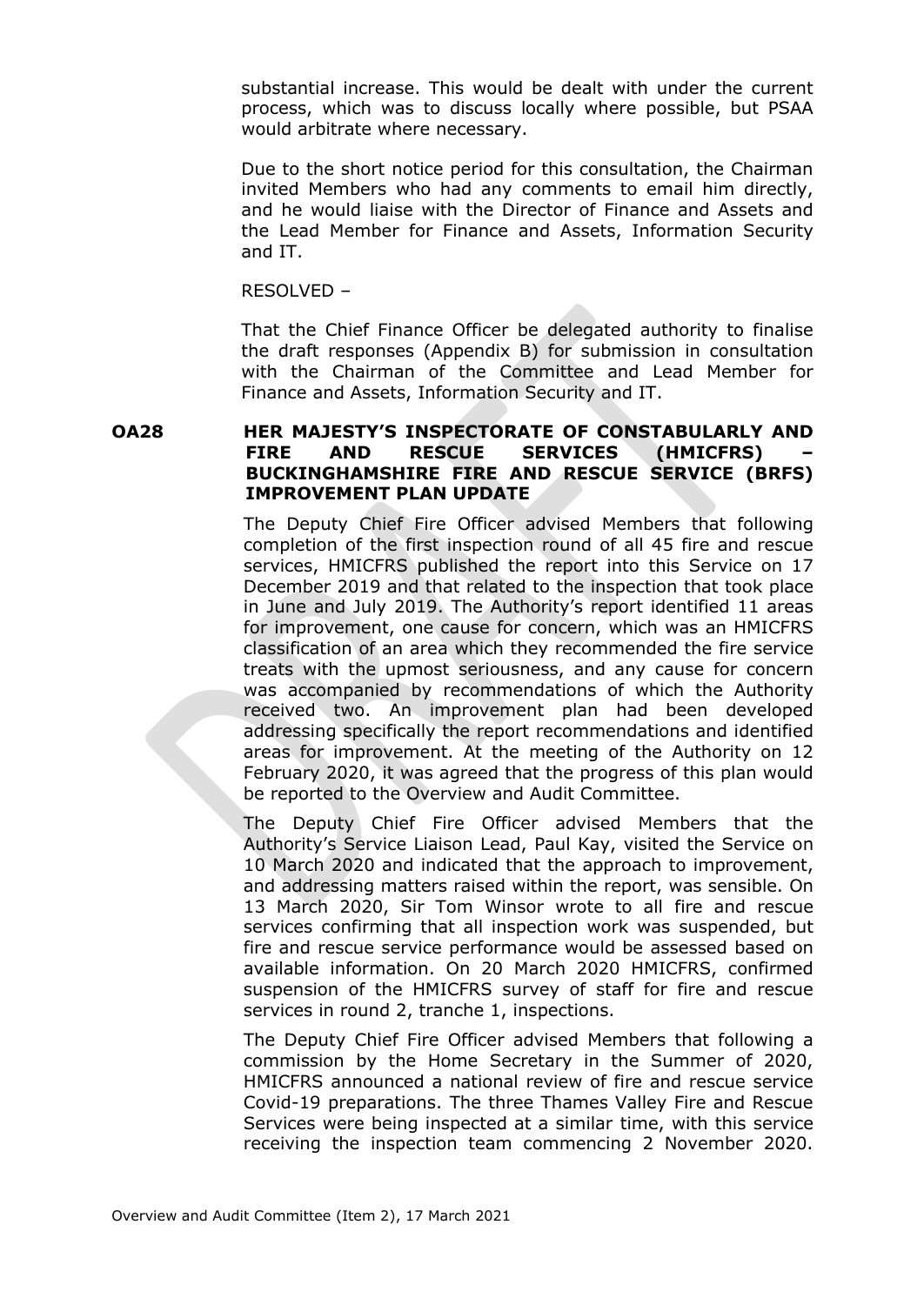The Chief Fire Officer would be receiving a verbal update, hopefully before the end of November 2020.

The Deputy Chief Fire Officer also advised Members that the Chief Fire officer was a member of the HMICFRS External Reference Group (ERG), formed of representatives from the Home Office, Local Government Association, Police, Fire and Crime Commissioners, National Fire Chiefs Council and HMICFRS Portfolio team. The ERG was a mechanism through which HMICFRS test the effectiveness and impact of the inspection regime.

A Member asked about the increase in mental health awareness due to Covid-19 and was advised that the improvement plan was based on the inspection report from December 2019, but the arrangements around Covid-19 and how well the Service looked after its staff, had been addressed in the Covid-19 inspection, which concluded last week.

#### RESOLVED –

That the current position regarding the HMICFRS inspection programme, and the BFRS Inspection Improvement Plan be noted.

(Councillor Christensen and Councillor Clarke OBE left the meeting)

### **OA29 TREASURY MANAGEMENT PERFORMANCE 2020/21 – QUARTER 2**

The Principal Accountant advised Members that for financial year 2020-21 April to September, the accrued interest earned was £72k, which was £3k lower than the budget set for the same period. For the first time in a number of years, the Authority had not met the quarterly interest receivable budget and this was a direct impact of the low interest rates due to the Covid-19 pandemic. Officers anticipated the low interest rates would continue for the remainder of this financial year and into the next financial year. The Authority was currently forecasting to achieve £100k in interest receivable for the financial year 2020-21. With the pandemic in mind, it was important to ensure that the cashflow was a priority before considering investments. The reason for this was to be able to have access to cash immediately to be able to pay employees, suppliers and also to cover any potential delays in receiving funding from precepting authorities.

The Principal Accountant advised Members that as and when the Authority invested its funds, it would continue to work hard to obtain the best returns on investments in line with the Treasury Strategy and ensure it could meet its short term cashflow requirements. Officers were in regular contact with financial advisors and received frequent updates on the market position. In terms of setting the budget for the next financial year, as part of the Medium Term Financial Plan process, a bid had been put in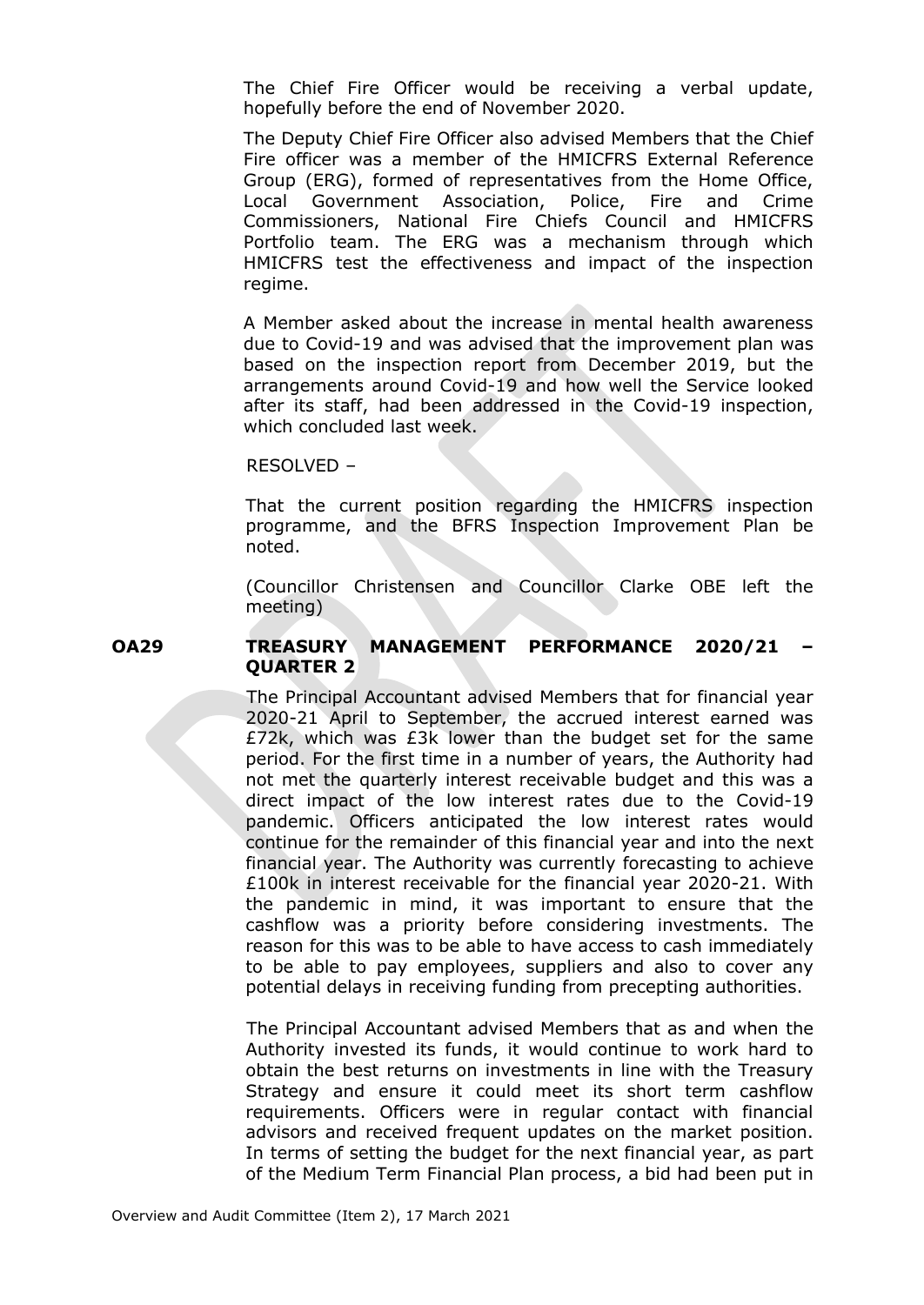to reduce the income from £150k to £30k. this figure would be revised if there were to be any changes in interest rates, between now and final budget approval in February 2021.

RESOLVED –

That the Treasury Management Performance 2020/21 report be noted.

### **OA30 DRAFT AUDIT RESULTS REPORT 2019/20**

The Associate Partner, Ernst & Young (E&Y) advised Members that at the last meeting he ran through the progress of the external audit of the financial statements for the financial year ended 31 March 2020. At that stage, it was reported that good progress had been made on the external audit and there were only a small number of items needed to be completed; Receipt of pension fund assurances from the auditors of the Buckinghamshire pension fund; completion of some of the additional work associated with implications of the Covid-19 outbreak, particularly considering valuations of assets and reporting of the valuers expressions of material uncertainly; disclosures in the financial statements associated with the basis on which the Authority was preparing its accounts as a going concern considering liquidity and viability; and looking 12 months ahead of the date of the audit report.

The Audit Results Report now showed that E&Y had substantially concluded the audit, and the Associated Partner was very pleased to confirm that matters previously showing as outstanding, had now been completed and he was now in a position, subject to Members consideration of the final set of accounts and the letter of management representation, to issue an audit opinion and that would be an unqualified opinion on the Authority's financial statements, to say they represented a true and fair view of the reported financial performance, and that E&Y were satisfied the Authority had all the appropriate arrangements in place for economy, efficiency and effectiveness in its use of resources.

A Member asked a question regarding the adjustment to the final accounts associated with the timing difference for the pensions top up grant and was advised that it was identified by the E&Y that there had been 13 months of pension paid into 2019/20 due to a timing difference on the pension fund account. One month had been carried forward into 2020/21 and this did not impact on the balance sheet.

RESOLVED –

That the content of the report be noted.

# **OA31 LETTER OF MANAGEMENT REPRESENTATION 2019/20**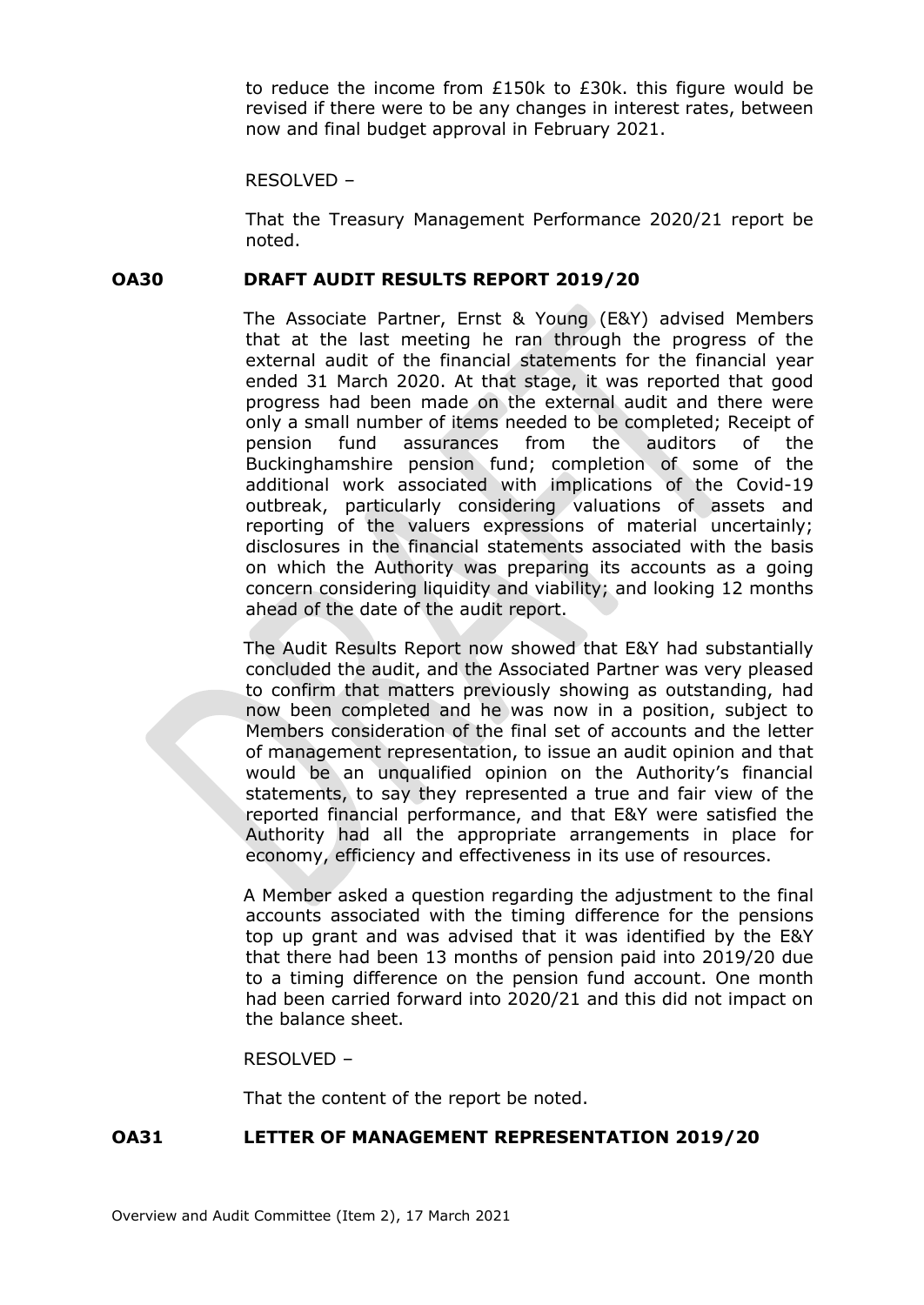The Principal Accountant advised Members that the Letter of Management Representation was a legislative requirement and a self-explanatory paper. The information contained within this letter contributed towards the auditors being able to form an opinion as to whether the financial statements give a true and fair view of the Authority's financial position. Since the version taken to July's Overview and Audit Committee meeting, there had been a few additional items added and these had been underlined within the letter. This letter was to be signed by the Director of Finance and Assets and the Chairman of the Overview and Audit Committee.

#### RESOLVED –

That the Letter of Management Representation be approved for signature of the Chief Finance Officer and the Chairman of the Overview and Audit Committee.

### **OA32 ADOPTION OF THE AUDITED STATEMENT OF ACCOUNTS – YEAR ENDED 31 MARCH 2020**

The Principal Accountant updated Members on changes that had been made since the audited statement of accounts were presented at the meeting in July 2020. The first point being a going concern review had been added, this informed the users of the accounts that the Authority was ensuring it could continue its operations for the foreseeable future and this looked at Covid-19, the Medium Term Financial Plan, reserves and also the Authority's cash flow position. Since these reports were published, officers had now received the final audit results report from E&Y. The audit results report included an audit opinion, which was not seen in the statement of accounts. The audit opinion would be added into the final version of the statement of accounts, before they were signed accordingly. There was one event to report after the balance sheet date, and this was the sale of Bletchley Fire Station in October 2020. Lastly, as previously mentioned, regarding the firefighters pension fund account, due to a timing difference in posting in the financial ledger, an adjustment had been made, there was no direct impact on the balance sheet, just minor changes to the presentation of short term debtors.

A Member asked if the Authority was given an additional grant to offset any Covid-19 expenses and was advised that the Authority had received funding in two tranches of just under £700k. The Authority initially received £90k in March 2020 and for this financial year the Authority received £606k.

#### RESOLVED –

1. That the matters raised by the external auditors be considered.